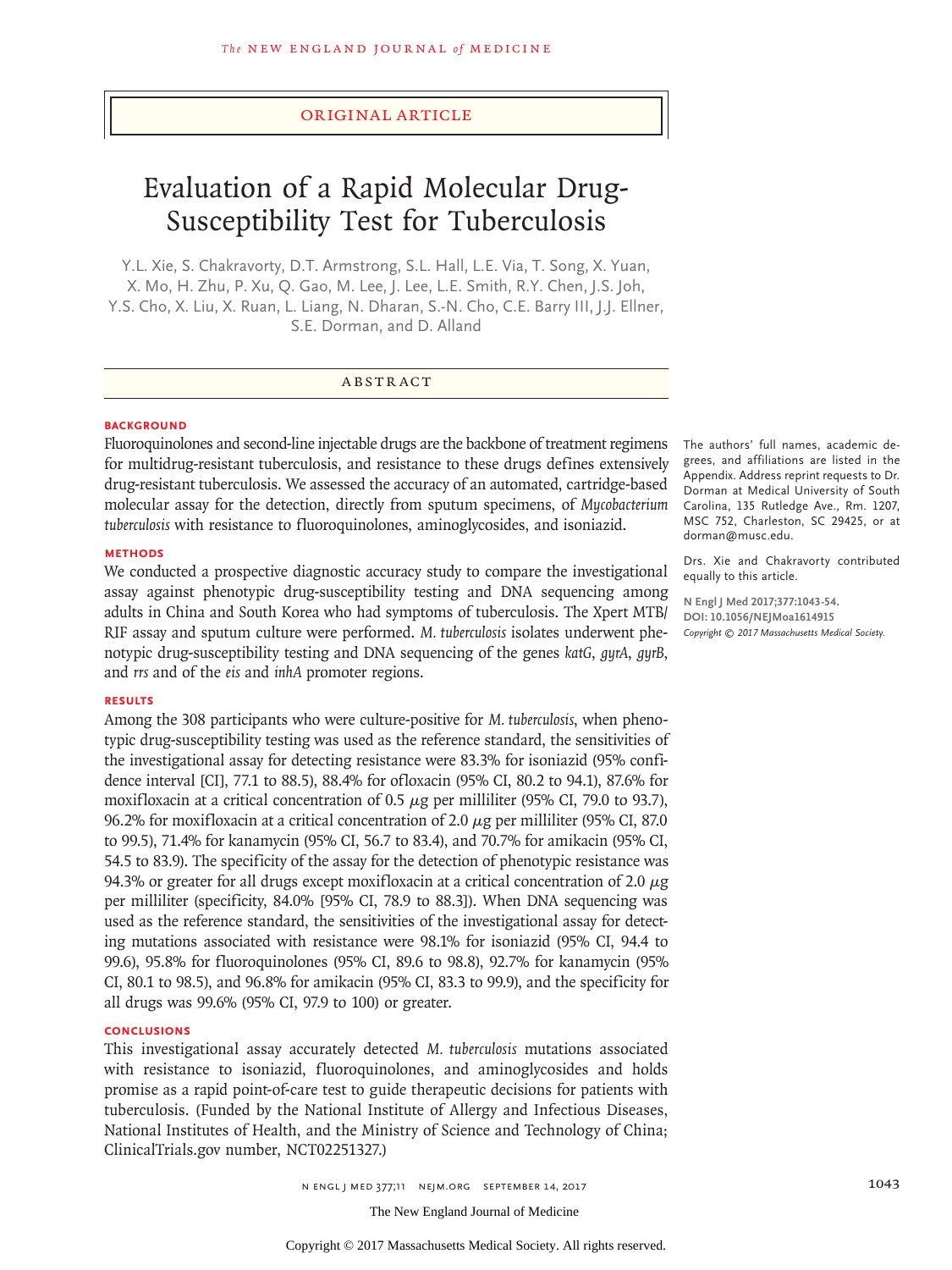61 *A Quick Take is available at NEJM.org*

**MULTIDRUG-RESISTANT TUBERCULOSIS**<br>
(defined by resistance to isoniazid and<br>
rifampin) is a consequence of ineffec-<br>
tive treatment, both at the individual level, when (defined by resistance to isoniazid and rifampin) is a consequence of ineffecantibiotics are improperly selected or taken, and at the programmatic level, when the use of standard regimens is based on algorithms that may not include drug-susceptibility testing. Incorrect diagnosis and treatment of drug-resistant tuberculosis is associated with morbidity, mortality, and ongoing transmission of infection. For uncomplicated multidrug-resistant tuberculosis, the World Health Organization (WHO) recently endorsed a treatment regimen of 9 to 12 months, as a potential alternative to conventional regimens of 18 to 24 months.<sup>1</sup> Fluoroquinolones and second-line injectable drugs — aminoglycosides and capreomycin — are core components of this shortened regimen. Rapid methods for the detection of susceptibility and resistance to fluoroquinolones and second-line injectable drugs are needed to identify patients who are microbiologically eligible for the shortened regimen. Detection of *Mycobacterium tuberculosis* drug resistance with the use of conventional culture-based phenotypic drug-susceptibility testing is slow and biohazardous and requires substantial laboratory infrastructure and training.

Xpert MTB/RIF (Cepheid) is an integrated, automated, cartridge-based system, used with GeneXpert instrumentation, for the rapid molecular detection of *M. tuberculosis* and mutations associated with rifampin resistance. Xpert MTB/ RIF is widely used in tuberculosis programs and has contributed to the global increase in detection of rifampin-resistant tuberculosis.<sup>2</sup> However, for patients with rifampin-resistant tuberculosis, Xpert MTB/RIF provides no further information to guide the selection of appropriate antibiotics or to promptly identify and triage to equipped health care centers those patients who have extensively drug-resistant tuberculosis (defined as multidrug-resistant tuberculosis that is additionally resistant to fluoroquinolones and secondline injectables). *M. tuberculosis* resistance to fluoroquinolones, aminoglycosides, and isoniazid is associated with approximately 25 mutations in six genes and promoter regions.3-10 We recently described a new cartridge, for use with the GeneXpert platform, for the rapid molecular detection of these mutations.<sup>11</sup> This assay can provide results

from unprocessed sputum samples in just over 2 hours, with minimal hands-on technical time. Here, we describe a clinical study to assess the diagnostic accuracy of this investigational assay for the detection of resistance to fluoroquinolones, aminoglycosides, and isoniazid.

# **METHODS**

#### **Study Design and Oversight**

We conducted a blinded, multicenter, prospective diagnostic accuracy study. The investigational assay was the index test, and phenotypic culturebased drug-susceptibility testing and DNA sequencing, considered separately, were the reference standards for resistance detection. The primary objective of the study was to determine the sensitivity and specificity of the investigational assay for the detection of *M. tuberculosis* resistance to isoniazid, moxifloxacin, ofloxacin, amikacin, and kanamycin.

The study was designed, implemented, and supervised by the Tuberculosis Clinical Diagnostics Research Consortium (TB-CDRC), which is made up of academic investigators at participating sites. Members of the TB-CDRC performed statistical analyses, wrote the manuscript, and made the decision to submit the manuscript for publication. All the authors vouch for the accuracy and completeness of the data and analyses and for the fidelity of the study to the protocol, which (with the statistical analysis plan) is available with the full text of this article at NEJM.org.

The investigational assay cartridges, Xpert MTB/ RIF cartridges, and 10-color GeneXpert instruments were donated by Cepheid. Cepheid personnel had no role in study design, implementation, data analysis, manuscript writing, or the decision to submit the study findings for publication.

#### **Study Population**

Adults in Seoul, South Korea, and Zhengzhou, China, who had symptoms of pulmonary tuberculosis were enrolled in the study. Participants were enrolled prospectively into one of two groups — the drug-resistance-risk group and the case-detection group. The inclusion and exclusion criteria for each group are provided in Table S1 in the Supplementary Appendix, available at NEJM.org. All participants provided written informed consent. The ethics committees at the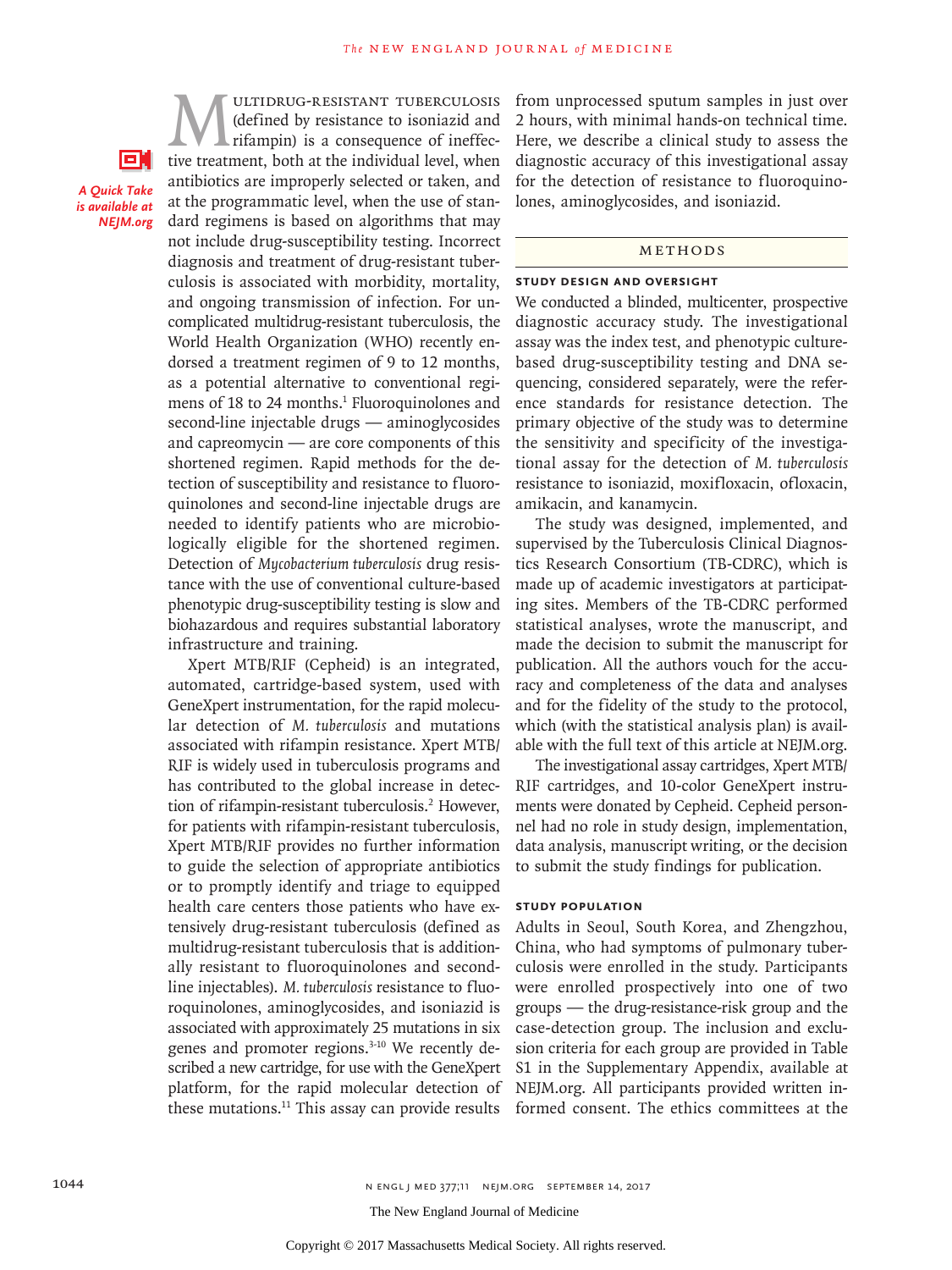enrolling sites and Johns Hopkins University approved this study.

# **Study Procedures**

For each participant, one investigational assay and one Xpert MTB/RIF test were performed directly on the same sputum specimen; in addition, one smear microscopy test, one mycobacterial liquid culture, and one solid culture were performed after digestion and decontamination of sputum. Participants provided up to two expectorated sputum specimens 1 hour to 4 days apart. If the volume of the first specimen exceeded 3.5 ml, it was homogenized with glass beads (Fisher Scientific) and split into two portions: 1.5 ml for the investigational assay and Xpert MTB/RIF and the remainder for smear and cultures. If the volume of the first specimen was between 1.5 and 3.5 ml, it was used for the investigational assay and Xpert MTB/RIF, and the second sputum specimen was used for smear and culture. Full details of the study design and procedures are provided in the protocol.

# **Xpert MTB/RIF and Investigational Assay**

The investigational assay cartridge was assembled by Cepheid, using components synthesized or sourced by Cepheid. Sample reagent was added to sputum (in a 2:1 dilution), and 2.0 ml of the resulting mixture was added to one Xpert MTB/ RIF and one investigational cartridge.<sup>12</sup> Xpert MTB/RIF and investigational assays were performed with the use of standard four-module GeneXpert instruments. For the investigational assay, the instrument was calibrated to detect 10 fluorescence channels, with the use of researchversion software that enabled 10-color meltingtemperature analysis. For each probe targeting a resistance-associated genetic region, the melting temperature or temperatures were determined and interpreted as wild-type, mutant (if the measured temperature was different from the known wild-type melting temperature), or heteroresistant (if both wild-type and mutant melting temperatures were present). $^{11}$  A specimen was considered to be resistant to a drug if a mutant melting temperature was detected in any of the gene targets associated in high frequency with resistance namely, *katG* and the *inhA* promoter for isoniazid, *gyrA* for the fluoroquinolones ofloxacin and moxifloxacin, and *rrs* for kanamycin and ami-

kacin.3,4,8,11,13-18 A specimen with a wild-type or uninterpretable melting temperature in a highfrequency gene target was considered to be susceptible or of indeterminate susceptibility, respectively, to the corresponding drug, unless there was a mutant melting temperature in the lowfrequency gene target — namely, *gyrB* for fluoroquinolones and the *eis* promoter for kanamycin.3,4,8,11,13,15,19,20 The personnel performing the investigational assay were unaware of the other test results. The investigational assay was conducted in real time, but the results were not released to clinicians and therefore did not affect decisions regarding treatment.

#### **Mycobacterial Cultures**

Sputum was digested with *N*-acetyl-l-cysteine and sodium hydroxide (final concentration, 2%) and processed with the use of standard methods.21 Smear microscopy was performed with Ziehl– Neelsen staining on the concentrated pellet.<sup>22</sup> A volume of 0.5 ml of the resuspended pellet was inoculated into liquid culture (BACTEC MGIT, BD Microbiology Systems), and 0.2 ml was inoculated onto Löwenstein–Jensen medium. Cultures that were positive for growth of acid-fast bacilli underwent confirmation of the presence of *M. tuberculosis* complex by means of paranitrobenzoic acid (PNB) and thiophen-2-carboxylic acid hydrazide (TCH) testing,<sup>22</sup> MPT64 antigen detection (Capilia TB, Tauns Laboratories), or polymerase chain reaction (MolecuTech MTB-ID V3, YD Diagnostics).

# **Phenotypic Drug-Susceptibility Testing**

Indirect drug-susceptibility testing was performed from the first positive *M. tuberculosis* culture with the use of the BACTEC MGIT 960 system. The critical concentrations used for each drug were 0.1  $\mu$ g per milliliter for isoniazid, 0.5 and 2  $\mu$ g per milliliter for moxifloxacin,  $2 \mu$ g per milliliter for ofloxacin,  $1 \mu$ g per milliliter for amikacin, and 2.5  $\mu$ g per milliliter for kanamycin.<sup>23</sup>

# **DNA Sequencing**

The molecular drug resistance of cultured isolates was characterized by Sanger DNA sequencing (Table S2 in the Supplementary Appendix). DNA was prepared from the same culture that was used for phenotypic drug-susceptibility testing. Each of the six gene targets included in the assay

n engl j med 377;11 nejm.org September 14, 2017 1045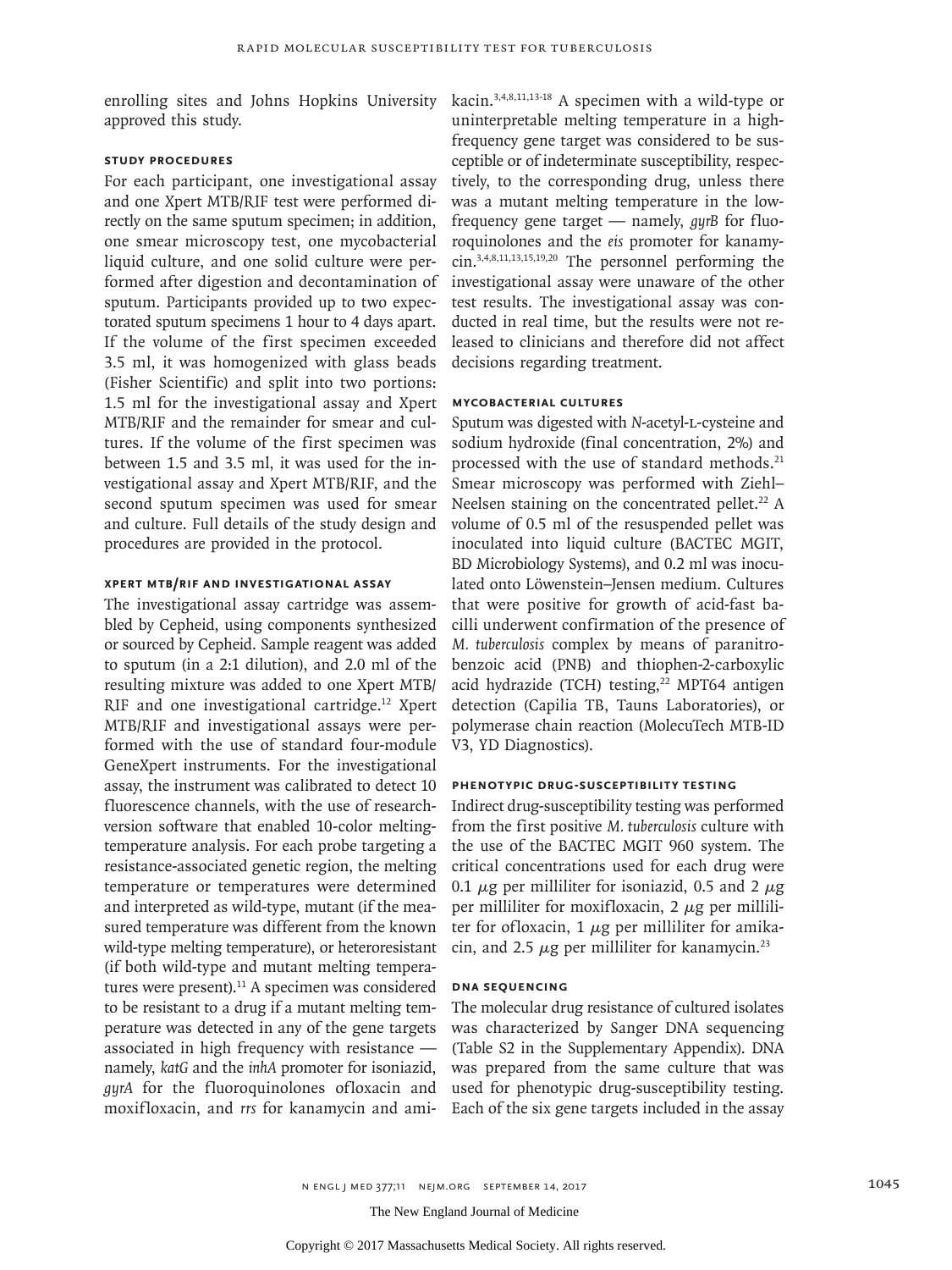was sequenced to detect mutations in target and nontarget regions. Sequencing was the reference standard for the detection of heteroresistance, defined as the presence, in a single sample, of both wild-type and mutant sequences for a given gene locus.<sup>11</sup>

## **Statistical Analysis**

The primary objective of the study was to determine the sensitivity and specificity of the investigational assay for the detection of resistance to isoniazid, fluoroquinolones (ofloxacin and moxifloxacin), and aminoglycosides (kanamycin and amikacin). In the primary analyses, the reference standards for phenotypic and molecular drugsusceptibility testing were considered separately, and sensitivity and specificity were calculated for the detection of resistance to each drug.<sup>24</sup> The main analysis population for drug-susceptibility testing, which was made up of participants who were culture-positive for *M. tuberculosis* and who had interpretable results of reference-standard drug-susceptibility testing, included participants who were prospectively enrolled into the drugresistance-risk and case-detection groups. Secondary analyses of diagnostic accuracy for tuberculosis case detection included only participants in the case-detection group. To explore the diagnostic accuracy of the investigational assay for the testing of patients who are already known to have rifampin-resistant tuberculosis, we conducted a post hoc analysis of a "reflex-test population" that was made up of participants who were included in the main analysis of drug-susceptibility testing and in whose sputum the Xpert MTB/RIF test indicated the presence of rifampinresistant *M. tuberculosis*. Reference-standard drugsusceptibility testing was performed independently and regardless of the investigational-assay results. Invalid or indeterminate investigationalassay results were enumerated but not included in sensitivity and specificity calculations. The binomial exact method was used to calculate 95% confidence intervals.

### **RESULTS**

# **Participants**

A total of 405 participants were enrolled in the study from June 2014 through June 2015 (Fig. 1). Four enrolled participants produced insufficient

sputum for tests and were excluded late in the study. Thus, 401 participants were eligible for inclusion in the study. A total of 93 participants were excluded from the analyses of drug-susceptibility testing, including 79 for whom cultures were negative for *M. tuberculosis*, 2 for whom specimens were mislabeled, 10 for whom *M. tuberculosis* DNA was of insufficient quality or quantity for sequencing, and 2 for whom MGIT drugsusceptibility testing cultures were contaminated. Thus, 308 culture-positive participants were included in the main analysis population for drug-susceptibility testing.

# **Distribution of Phenotypic and Genotypic Resistance**

Phenotypic drug-susceptibility testing identified 194 of 308 participants (63.0%) as having infections that were resistant to one or more drugs, including 55 participants with multidrug-resistant tuberculosis, 54 with tuberculosis that was multidrug-resistant in addition to being resistant to fluoroquinolones or aminoglycosides, and 39 with extensively drug-resistant tuberculosis (Table 1). DNA sequencing identified 25 different mutations among the six gene targets; 15 of the mutations occurred in isolates from both China and South Korea (Table S3 in the Supplementary Appendix). The most common mutations were *katG* S315T, *gyrA* D94G, *rrs* A1401G, *inhA* C(−15)T, and *gyrA* A90V.

# **Operational Characteristics of the Investigational Assay**

The investigational assay provided no drug-susceptibility testing information for 4 of 308 participants (1.3%) (2 had invalid results, and 2 had no *M. tuberculosis* detected) (Table S4 in the Supplementary Appendix). Among the remaining 304 participants, the investigational-assay results were indeterminate for 18 (1.0%) of 1824 total gene targets. The assay sensitivities for tuberculosis case detection were 96 of 98, or 98.0% (95% confidence interval [CI], 92.8 to 99.8), for the investigational assay and 97 of 99, or 98.0% (95% CI, 92.9 to 99.8), for Xpert MTB/RIF.

# **Investigational Assay versus Phenotypic Drug-Susceptibility Testing**

The sensitivity and specificity, respectively, of the investigational assay for the detection of pheno-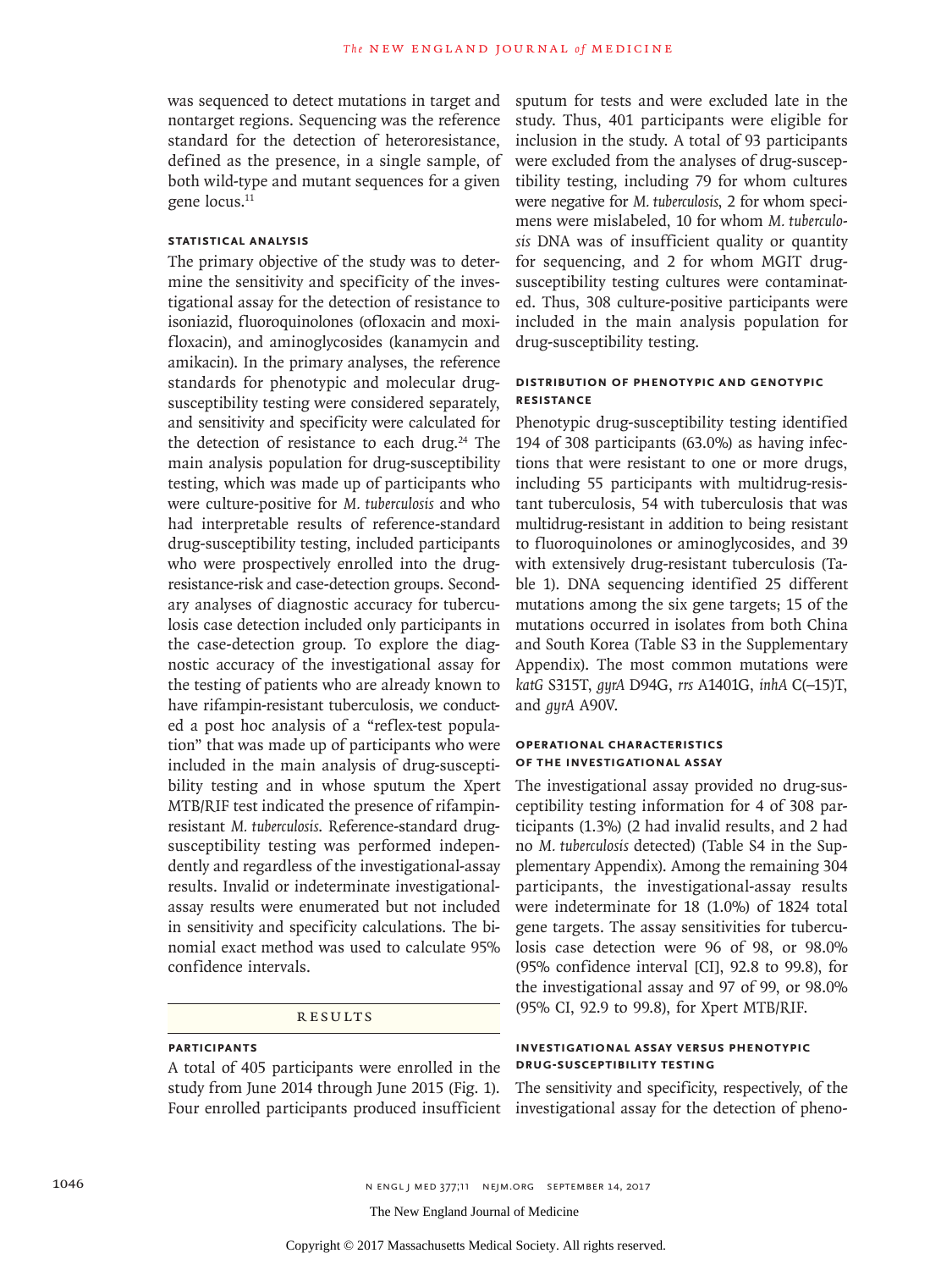

#### **Figure 1. Participant Enrollment and Testing in the Main Analysis Population.**

Among the 12 patients who were excluded from the analysis of drug-susceptibility testing (DST) because of a lack of a reference-test result, 10 had DNA that was of insufficient quality or quantity for sequencing, and 2 had uninterpretable MGIT phenotypic DST results because of contamination. Complete DST reference-standard results were not achievable for 4.3% of participants (14 of 322) whose culture was positive for *Mycobacterium tuberculosis*. Among the 308 participants in the main analysis population for DST, 152 were excluded from the reflex-test analysis population (146 with an Xpert MTB/RIF result indicating that rifampin resistance was not detected, 4 with an Xpert MTB/RIF result indicating that *M. tuberculosis* was not detected, and 2 with an indeterminate Xpert MTB/RIF result with regard to rifampin resistance); the reflex-test analysis population therefore included 156 participants. AMK denotes amikacin, FQ fluoroquinolone, INH isoniazid, KAN kanamycin, MXF moxifloxacin, and OFL ofloxacin.

n engl j med 377;11 nejm.org September 14, 2017 1047

Copyright © 2017 Massachusetts Medical Society. All rights reserved.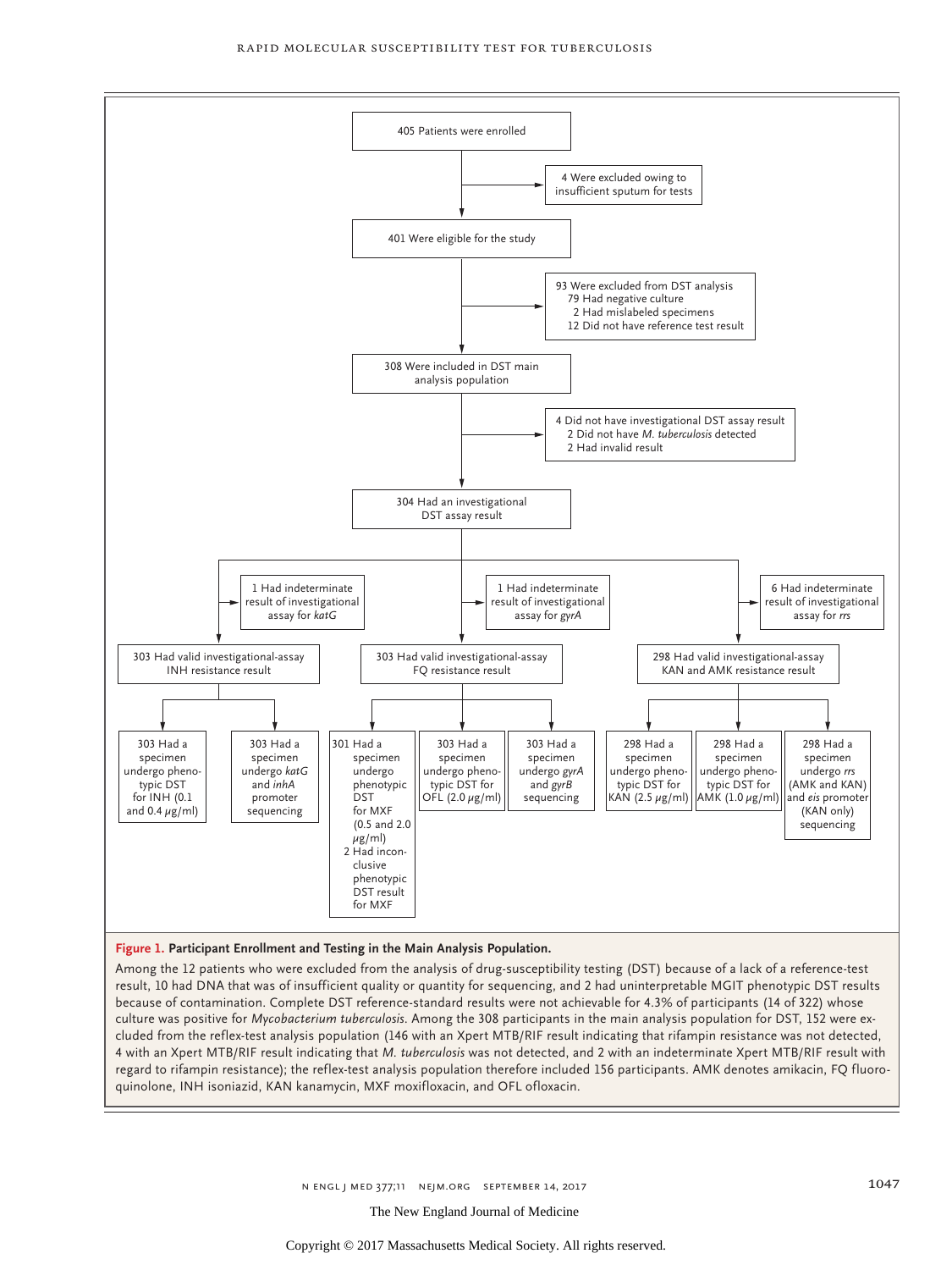| Table 1. Demographic and Clinical Characteristics of Participants at Enrollment, and Drug-Resistance Status Based on Phenotypic Drug-<br><b>Susceptibility Testing.</b> |                                 |                                |                         |  |  |  |  |
|-------------------------------------------------------------------------------------------------------------------------------------------------------------------------|---------------------------------|--------------------------------|-------------------------|--|--|--|--|
| Characteristic                                                                                                                                                          | <b>Case-Detection</b><br>Group* | Drug-Resistance-Risk<br>Group† | <b>All Participants</b> |  |  |  |  |
| Demographic and clinical characteristics;                                                                                                                               |                                 |                                |                         |  |  |  |  |
| Enrolled in China - no./total no. (%)                                                                                                                                   | 86/111 (77)                     | 196/290 (68)                   | 282/401 (70)            |  |  |  |  |
| Enrolled in South Korea - no./total no. (%)                                                                                                                             | 25/111(23)                      | 94/290 (32)                    | 119/401 (30)            |  |  |  |  |
| Male sex - no./total no. (%)                                                                                                                                            | 72/111(65)                      | 230/290 (79)                   | 302/401 (75)            |  |  |  |  |
| Median age (range) $-$ yr                                                                                                                                               | $48(21-82)$                     | $47(18-85)$                    | $47(18-85)$             |  |  |  |  |
| Previous tuberculosis - no./total no. (%)                                                                                                                               | 0/111(0)                        | 184/290 (63)                   | 184/401 (46)            |  |  |  |  |
| Receiving tuberculosis treatment at enrollment - no./total no. (%)                                                                                                      | 96/111 (86)                     | 285/290 (98)                   | 381/401 (95)            |  |  |  |  |
| All study tests performed from one sputum specimen<br>$-$ no./total no. (%)                                                                                             | 72/111(65)                      | 228/290 (79)                   | 300/401 (75)            |  |  |  |  |
| Results of testing for Mycobacterium tuberculosis - no./total no. (%)                                                                                                   |                                 |                                |                         |  |  |  |  |
| Study culture positive                                                                                                                                                  | 99/111 (89)                     | 223/290 (77)                   | 322/401 (80)            |  |  |  |  |
| Smear microscopy positive for acid-fast bacilli                                                                                                                         | 67/111(60)                      | 196/290 (68)                   | 263/401 (66)            |  |  |  |  |
| Smear microscopy negative for acid-fast bacilli                                                                                                                         | 32/111 (29)                     | 27/290(9)                      | 59/401 (15)             |  |  |  |  |
| Study culture negative                                                                                                                                                  | 12/111(11)                      | 67/290 (23)                    | 79/401 (20)             |  |  |  |  |
| Drug-resistance status - no./total no. (%) §                                                                                                                            |                                 |                                |                         |  |  |  |  |
| Isoniazid resistance only                                                                                                                                               | 13/98(13)                       | 14/210(7)                      | 27/308(9)               |  |  |  |  |
| Rifampin resistance only                                                                                                                                                | $\mathbf 0$                     | 2/210(1)                       | 2/308(0.6)              |  |  |  |  |
| Fluoroquinolone resistance only                                                                                                                                         | 2/98(2)                         | 4/210(2)                       | 6/308(2)                |  |  |  |  |
| Aminoglycoside resistance only                                                                                                                                          | 1/98(1)                         | 1/210(0.5)                     | 2/308(0.6)              |  |  |  |  |
| Multidrug resistance only                                                                                                                                               | 2/98(2)                         | 53/210(25)                     | 55/308(18)              |  |  |  |  |
| Multidrug resistance with fluoroquinolone resistance,<br>aminoglycoside susceptibility                                                                                  | $\mathsf 0$                     | 46/210 (22)                    | 46/308 (15)             |  |  |  |  |
| Multidrug resistance with aminoglycoside resistance,<br>fluoroquinolone susceptibility                                                                                  | 1/98(1)                         | 7/210(3)                       | 8/308(2.5)              |  |  |  |  |
| Extensively drug resistant                                                                                                                                              | 0                               | 39/210 (19)                    | 39/308 (13)             |  |  |  |  |
| Other polyresistance                                                                                                                                                    | 2/98(2)                         | 7/210(3)                       | 9/308(3)                |  |  |  |  |
| No resistance to isoniazid, rifampin, fluoroquinolones,<br>or aminoglycosides                                                                                           | 77/98 (79)                      | 37/210 (18)                    | 114/308 (37)            |  |  |  |  |

\* Participants in this group had suspected or confirmed new pulmonary tuberculosis and had received antituberculosis drugs for less than 3 days.

† Participants in this group either had confirmed pulmonary tuberculosis with documented rifampin resistance and had received antituberculosis drugs for 31 days or less or had a history of tuberculosis plus ongoing signs or symptoms of pulmonary tuberculosis and suspected drug resistance.

‡ Demographic and clinical characteristics are reported for the 401 study-eligible participants.

§ Drug-resistance status is reported for the 308 participants in the main analysis population for drug-susceptibility testing.

typic resistance were 83.3% and 99.2% for isoniazid, 88.4% and 96.6% for ofloxacin, 87.6% and 94.3% for moxifloxacin at a critical concentration of 0.5  $\mu$ g per milliliter, 96.2% and 84.0% for moxifloxacin at a critical concentration of 2.0  $\mu$ g per milliliter, 71.4% and 98.4% for kanamycin, and 70.7% and 99.6% for amikacin (Ta-

ble 2). Almost all isolates that were found by the investigational assay to be resistant (i.e., to phenotypic drug-susceptibility testing to be resistant but found by the investigational assay to be susceptible (i.e., to have a wild-type melting temperature) were also found to be wild-type by sequencing (Fig. 2A). All but one of the isolates that were found by phenotypic drug-susceptibility testing to be susceptible but were found by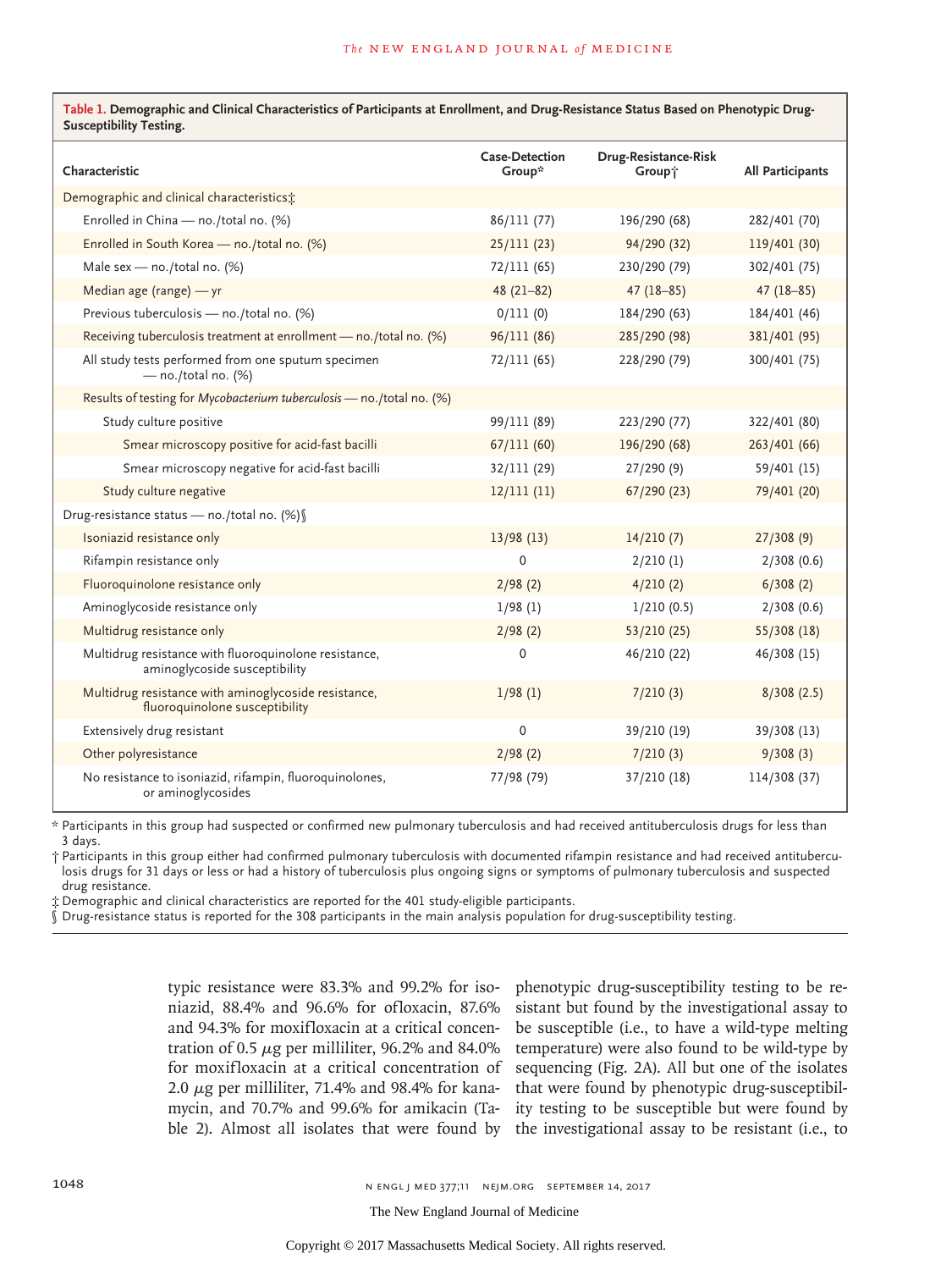**Table 2. Sensitivity and Specificity of the Investigational Assay, with Phenotypic Drug-Susceptibility Testing as the Reference Standard, in the Main Analysis Population for Drug-Susceptibility Testing.**

| Drug                                          | Investigational-Assay Result + Phenotypic<br>Drug-Susceptibility Test Result* |                |       | <b>Sensitivity</b> |            | <b>Specificity</b>  |            |                   |
|-----------------------------------------------|-------------------------------------------------------------------------------|----------------|-------|--------------------|------------|---------------------|------------|-------------------|
|                                               | $R + R$                                                                       | $R + S$        | $S+R$ | $S + S$            |            |                     |            |                   |
|                                               | no. of specimens                                                              |                |       | no./total no.      | % (95% CI) | no./total no.       | % (95% CI) |                   |
| Isoniazid <sup>+</sup>                        | 150                                                                           |                | 30    | 122                | 150/180    | $83.3(77.1 - 88.5)$ | 122/123    | 99.2 (95.6-100.0) |
| Ofloxacint                                    | 84                                                                            |                | 11    | 201                | 84/95      | 88.4 (80.2-94.1)    | 201/208    | 96.6 (93.2-98.6)  |
| Moxifloxacin,<br>$0.5 \mu$ g/ml $\frac{1}{2}$ | 78                                                                            | 12             | 11    | 200                | 78/89      | 87.6 (79.0-93.7)    | 200/212    | 94.3 (90.3-97.0)  |
| Moxifloxacin,<br>$2.0 \mu g/ml$               | 51                                                                            | 40             | 2     | 210                | 51/53      | 96.2 (87.0-99.5)    | 210/250    | 84.0 (78.9-88.3)  |
| Kanamycin                                     | 35                                                                            | $\overline{4}$ | 14    | 245                | 35/49      | 71.4 (56.7-83.4)    | 245/249    | 98.4 (96.0-99.6)  |
| Amikacin                                      | 29                                                                            |                | 12    | 256                | 29/41      | 70.7 (54.5-83.9)    | 256/257    | 99.6 (97.9-100.0) |

\* The numbers of specimens with each combination of results for the investigational assay and the MGIT drug-susceptibility test are shown. R+R indicates specimens found resistant by both methods, R+S specimens found resistant by the investigational assay and susceptible by phenotypic drug-susceptibility testing, S+R specimens found susceptible by the investigational assay and resistant by phenotypic drugsusceptibility testing, and S+S specimens found susceptible by both methods.

† One specimen was excluded because of an indeterminate investigational-assay result for *katG* (it was found to be susceptible to isoniazid by phenotypic drug-susceptibility testing).

‡ One specimen was excluded because of an indeterminate investigational-assay result for *gyrA* (it was found to be susceptible to ofloxacin and moxifloxacin [0.5  $\mu$ g per milliliter] by phenotypic drug-susceptibility testing).

§ Two specimens were excluded because of missing moxifloxacin (0.5 μg per milliliter) phenotypic drug-susceptibility testing results (one was found resistant and one was found susceptible by the investigational assay).

¶ Six specimens were excluded because of indeterminate investigational-assay results for *rrs* (by phenotypic drug-susceptibility testing, five were found susceptible and one was found resistant to amikacin and kanamycin).

have a mutant melting temperature detected) were found by DNA sequencing to have corresponding resistance mutations (Fig. 2B).

# **Investigational Assay versus DNA Sequencing**

The sensitivity and specificity, respectively, of the investigational assay for the detection of resistance mutations were 98.1% and 100.0% for isoniazid, 95.8% and 100.0% for fluoroquinolones, 92.7% and 99.6% for kanamycin, and 96.8% and 100.0% for amikacin (Table 3, and Table S5 in the Supplementary Appendix). Among the 13 specimens that had mutations that were missed by the investigational assay, 10 (76.9%) were identified as heteroresistant by DNA sequencing. The assay successfully detected the mutant population in 16 of 26 (61.5%) sequencing-confirmed heteroresistant bacillary populations, the majority of which were found to be resistant by phenotypic drug-susceptibility testing (Table S6 in the Supplementary Appendix). The diagnostic accuracies of the investigational assay in the reflex-test analysis population are provided in Table S7 in the Supplementary Appendix, and the diagnostic accuracies according

to sputum smear microscopy status and enrollment site are provided in Tables S8 and S9 in the Supplementary Appendix.

# **Identification of Patients Eligible for the Shortened Treatment Regimen**

One potential use of the investigational assay would be to determine the eligibility of patients for a shortened treatment regimen for multidrug-resistant tuberculosis. Among patients with multidrug-resistant tuberculosis, the investigational assay correctly identified 48 of 53 patients (90.6%; 95% CI, 79.3 to 96.9) who had tuberculosis without phenotypic resistance either to fluoroquinolones or to aminoglycosides (i.e., patients who were microbiologically eligible for the shortened regimen) and 81 of 92 patients (88.0%; 95% CI, 79.6 to 93.9) who had tuberculosis with phenotypic resistance to fluoroquinolones, aminoglycosides, or both (i.e., patients who were not microbiologically eligible for the shortened regimen). Accordingly, the predictive value of a positive investigational-assay result (resistance detected) for microbiologic unsuitability for the shortened regimen was 81 of 86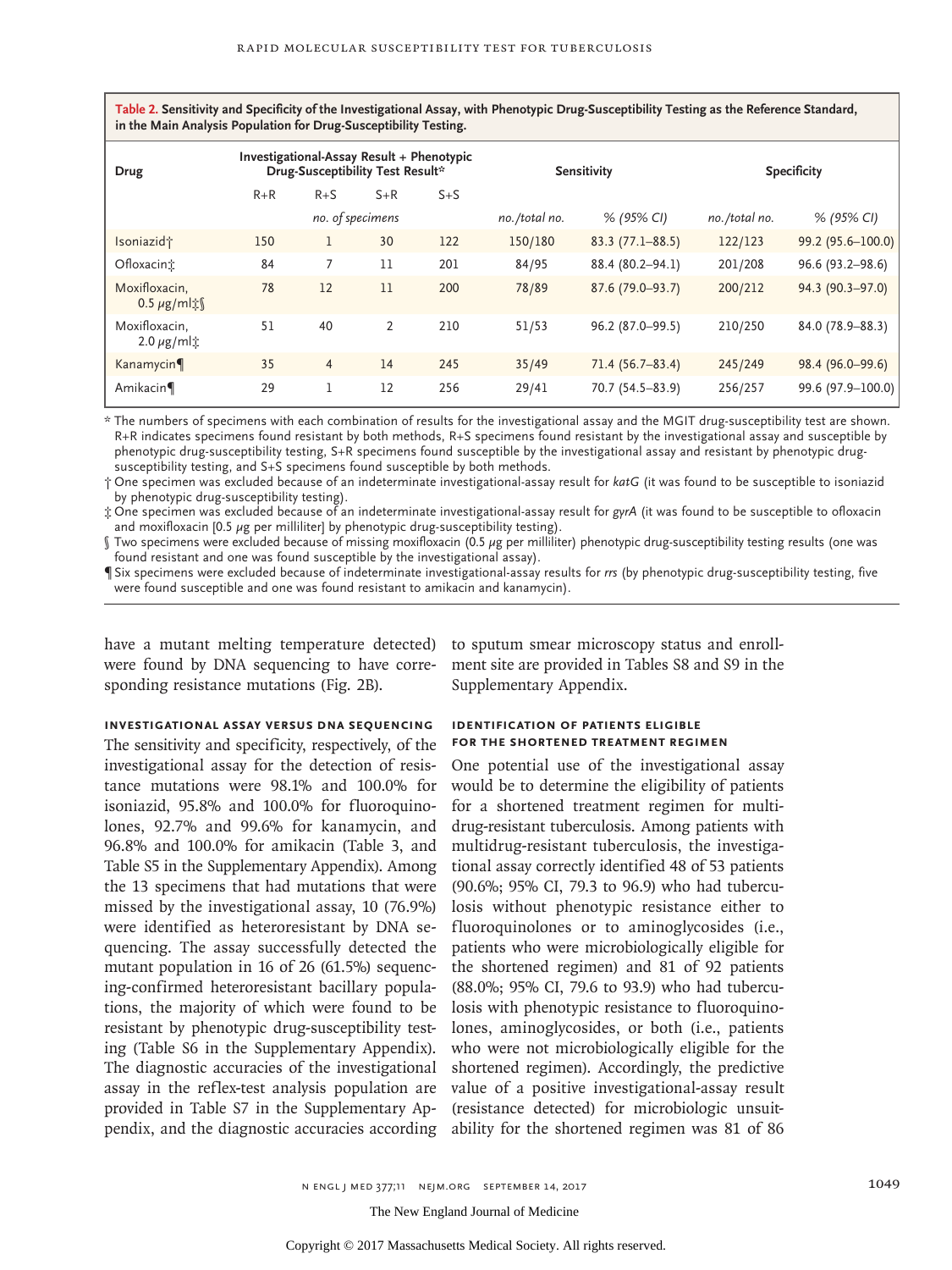

**Figure 2. Sequencing Analysis of Isolates with Discrepant Investigational Assay and Phenotypic DST Results.**

Panel A shows the results of sequencing analysis of isolates that were found by the investigational assay to be susceptible (i.e., to have a wild-type melting temperature) and were found by phenotypic DST to be resistant. Panel B shows the results of sequencing analysis of isolates that were found by the investigational assay to be resistant (i.e., to have a mutant melting temperature detected) and were found by phenotypic DST to be susceptible. A full list of the genotypes found by DNA sequencing is provided in the Supplementary

> (94.2%; 95% CI, 87.0 to 98.1). The predictive value of a negative investigational-assay result (no resistance detected) for microbiologic eligibility for the shortened regimen was 48 of 59 (81.4%; 95% CI, 69.1 to 90.3).

#### Discussion

In this study, we assessed the clinical diagnostic accuracy of a cartridge-based, automated assay

for the rapid detection, directly from sputum specimens with the use of the GeneXpert platform, of *M. tuberculosis* mutations that are associated with resistance to isoniazid, fluoroquinolones, and aminoglycosides. This assay identified known mutations in genetic regions associated with resistance to these drugs with reasonable certainty; the sensitivity estimates were lower when phenotypic culture-based drug-susceptibility testing was used as the reference standard.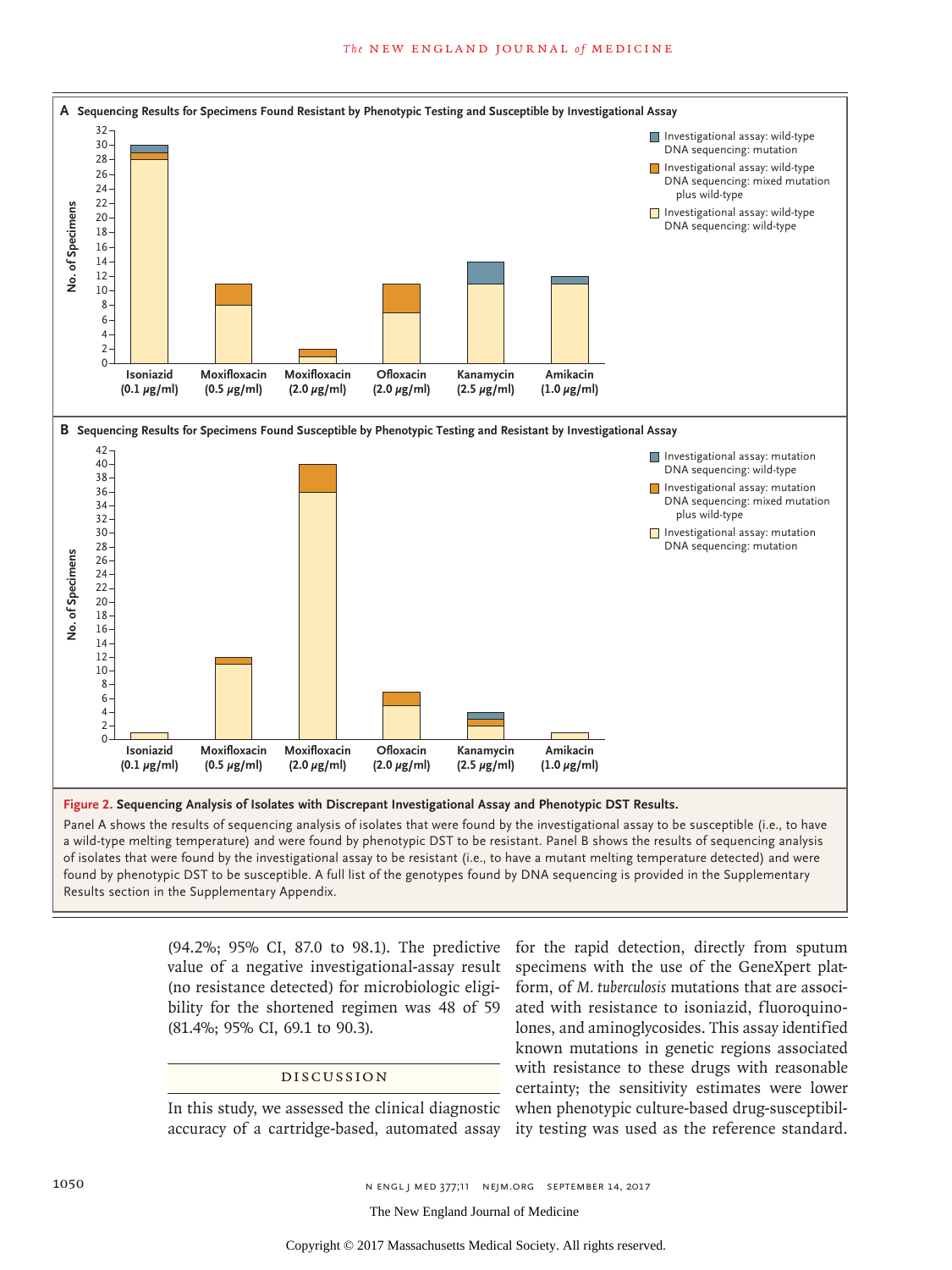**Table 3. Sensitivity and Specificity of the Investigational Assay, with DNA Sequencing as the Reference Standard, in the Main Analysis Population for Drug-Susceptibility Testing.\***

| Drug             | Investigational-Assay Result + DNA<br>Sequencing Result; |           |                  | <b>Sensitivity</b> |               | <b>Specificity</b>  |               |                       |
|------------------|----------------------------------------------------------|-----------|------------------|--------------------|---------------|---------------------|---------------|-----------------------|
|                  | $M+M$                                                    | $M + N M$ | $NM+M$           | $NM+NM$            |               |                     |               |                       |
|                  |                                                          |           | no. of specimens |                    | no./total no. | % (95% CI)          | no./total no. | % (95% CI)            |
| Isoniazidt       | 151                                                      | 0         | 3                | 149                | 151/154       | 98.1 (94.4-99.6)    | 149/149       | $100.0(97.6 - 100.0)$ |
| Fluoroquinolones | 91                                                       | 0         | 4                | 208                | 91/95         | 95.8 (89.6–98.8)    | 208/208       | $100.0$ (98.2-100.0)  |
| Kanamycin        | 38                                                       |           | 3                | 256                | 38/41         | $92.7(80.1 - 98.5)$ | 256/257       | 99.6 (97.9-100.0)     |
| Amikacin¶        | 30                                                       | 0         |                  | 267                | 30/31         | $96.8(83.3-99.9)$   | 267/267       | 100.0 (98.6-100.0)    |

\* There are no known silent mutations that occur within the gene regions tested by the investigational assay for resistance. In the study, no silent mutations in these regions were detected either by the investigational assay or by sequencing.

† The numbers of specimens with each combination of results for the investigational assay and DNA sequencing are shown. M+M indicates specimens found to have a mutation by both methods, M+NM specimens found by the investigational assay to have a mutation and found by DNA sequencing to have no mutation, NM+M specimens found by the investigational assay to have no mutation and found by DNA sequencing to have a mutation, and NM+NM specimens found by both methods to have no mutation.

‡ One specimen was excluded because of an indeterminate investigational-assay result for *katG* (also found indeterminate for *katG* by sequencing).

§ Ofloxacin and moxifloxacin are grouped as fluoroquinolones, since *gyrA* and *gyrB* mutations confer resistance to both drugs. One specimen was excluded because of an indeterminate investigational-assay result for *gyrA* (no *gyrA* or *gyrB* mutation was detected by sequencing).

¶ Six specimens were excluded because of an indeterminate investigational-assay result for *rrs* (five with no *rrs* mutation found by sequencing and one with an *rrs* mutation found by sequencing).

Among patients with rifampin-resistant tuberculosis, the predictive value of a positive investigational-assay result for resistance to fluoroquinolones, aminoglycosides, or both was 94%. Although we did not test this strategy, we speculate that a positive test result could be used to triage patients away from the new shortened treatment regimen for multidrug-resistant tuberculosis and toward treatment centers with the capacity for comprehensive drug-susceptibility testing and with experience treating highly drugresistant tuberculosis.

The WHO has set targets for the diagnostic sensitivity and specificity of next-generation molecular drug-susceptibility tests, with sequencing used as the reference standard, of 95% and 98%, respectively.24 The investigational assay described here met the sensitivity target for isoniazid, fluoroquinolones, and amikacin and missed the sensitivity target for kanamycin by approximately 2 percentage points. The investigational assay met the specificity target for all tested drugs.

Not surprisingly, the sensitivity of the investigational genotypic assay to detect resistance was lower when culture-based phenotypic drug-susceptibility testing was considered as the reference comparator. Most isolates that were found to be resistant by phenotypic drug-susceptibility testing but were found to be wild-type (and thus susceptible) by the investigational assay were also found to be wild-type by DNA sequencing. Our results are consistent with those reported in studies in which other molecular assays were used for *M. tuberculosis* drug-susceptibility testing.25-30 There are at least two potential causes of the phenotypic–genotypic discrepancies — alternative molecular mechanisms of resistance, many of which are still unknown, and limitations of the critical-concentration methods used for phenotypic testing, such that up to 5% of wild-type *M. tuberculosis* strains are categorized as drugresistant.31

Phenotypic–genotypic discrepancy was the driver of the lower-than-ideal predictive value of a negative investigational test (no resistance detected) for microbiologic eligibility for the shortened regimen. If the investigational assay were used as the sole test for triaging patients with rifampin-resistant tuberculosis onto or away from the shorter treatment regimen for multidrugresistant tuberculosis, approximately 20% of patients who have tuberculosis with phenotypic resistance to fluoroquinolones, aminoglycosides, or both would be inappropriately triaged to receive the shorter regimen. However, this is predicted to be a shortcoming of any molecular test that interrogates the set of common resistanceassociated genetic loci targeted by the investiga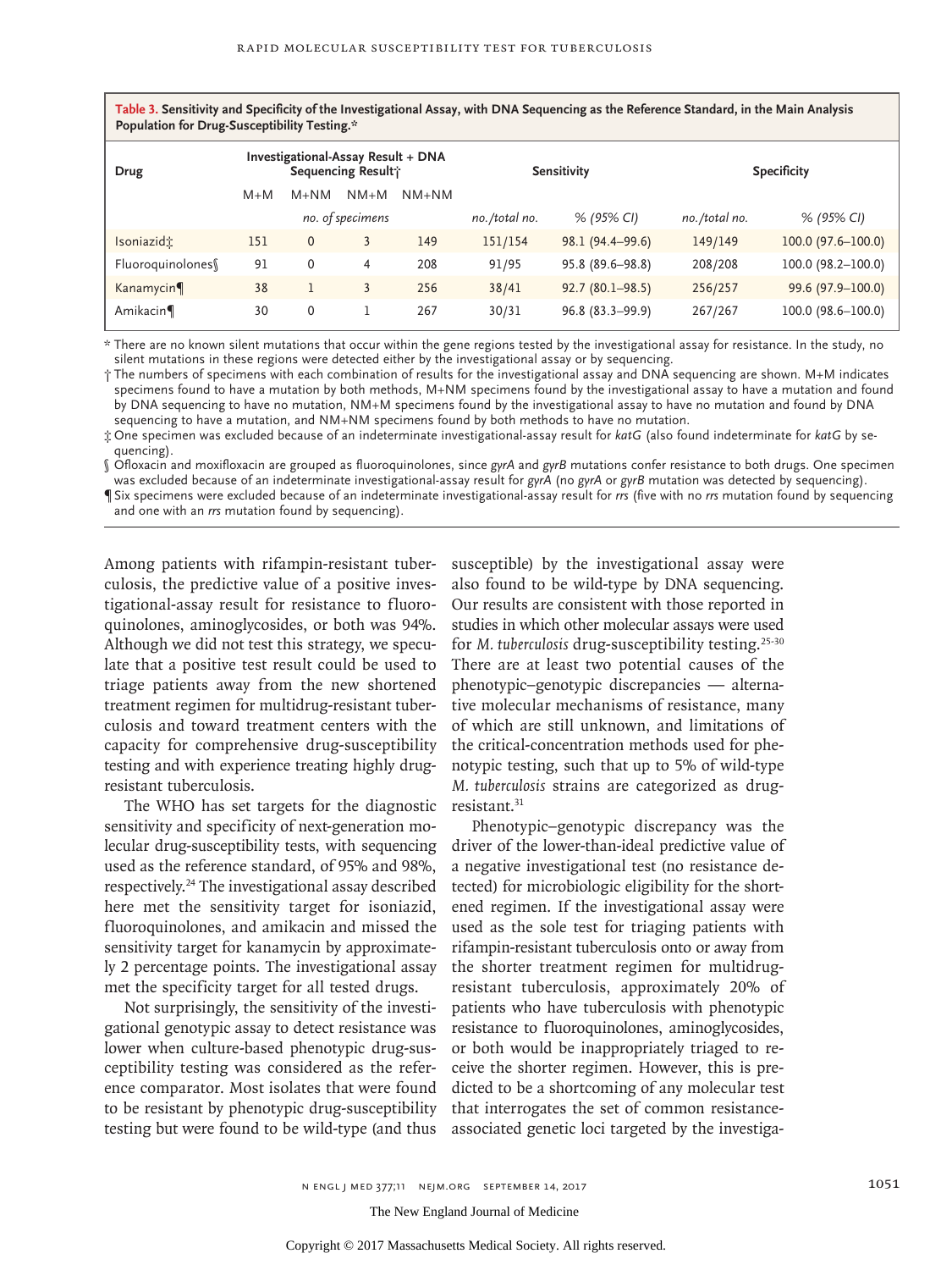tional assay. Currently, there are no other rapid, point-of-care tests to facilitate evidence-based treatment selection for patients with rifampinresistant tuberculosis.

We identified sequencing-confirmed resistance mutations in some phenotypically susceptible isolates. This phenomenon was most commonly observed for fluoroquinolones, especially moxifloxacin, and resulted in the investigational assay having a lower specificity than culture when the moxifloxacin critical concentration of 2.0  $\mu$ g per milliliter was used. This situation was almost always associated with *gyrA* A90V or S91P mutations, which confer low-level moxifloxacin resistance, with minimum inhibitory concentrations (MICs) of 0.25 to 1.0  $\mu$ g per milliliter.<sup>16,32</sup> Although these MICs are higher than those of wild-type *M. tuberculosis*, isolates with *gyrA* A90V or S91P mutations are potentially treatable with increased moxifloxacin dosing,<sup>33,34</sup> and these mutations can be distinguished from other *gyrA* mutations with the use of the investigational assay.<sup>11</sup> Heteroresistance was detected by the investigational assay in some phenotypically susceptible isolates. Mixed populations of susceptible and resistant bacilli can be clinically relevant, since the unmasking of drug resistance can occur during treatment.<sup>35,36</sup> Thus, molecular diagnostics can provide important information for optimizing treatment that is not revealed by dichotomous results of critical concentration– based phenotypic drug-susceptibility testing and does not become available in a timely manner when agar-proportion-method testing is used.

Our study has several limitations. First, most participants with culture-confirmed tuberculosis had high sputum bacillary burdens, as evidenced by the high proportion of specimens that were found to be positive on smear microscopy; the results of our study will need to be confirmed in more patients with smear-negative tuberculosis and with a reference standard of multiple cultures. However, the completion of all tests from one sputum specimen for most participants minimized any potential effect of between-specimen heterogeneity. Second, the geographic representation of participants and *M. tuberculosis* strains was limited. However, DNA sequencing confirmed that the infecting organisms in the study population contained a diverse set of mutations that are prevalent in other geographic areas. Third, although we did not evaluate capreomycin,

a cyclic peptide second-line injectable drug, the *rrs* A1401G mutation detected by the investigational assay accounts for the majority of capreomycin resistance when a molecular mechanism is identified.<sup>8</sup> Finally, phenotypic drug-susceptibility testing was performed only at critical concentrations; MICs were not established, and therefore the full breadth of phenotypic–genotypic relationships was not assessed.

Our results compare favorably with published results for the newest versions of the Genotype MTBDR line probe assays (Hain Lifescience), although we did not perform Genotype MTBDR assays.28,30,37 The investigational assay and Genotype MTBDRsl, version 2.0, share most genetic targets for the detection of fluoroquinolone and aminoglycoside resistance. $28,37$  The line-probe assays, which are recommended by the WHO to assess candidacy for the shortened treatment regimen for multidrug-resistant tuberculosis, require a minimum of 4 to 6 hours before a result is obtained, which typically precludes sameday therapeutic decision-making; are largely confined to reference centers that meet laboratory-infrastructure and assay training requirements; and are inadequately sensitive when used to test smear-negative sputum specimens from patients with tuberculosis.<sup>30,38</sup> In contrast, a result of the investigational assay can be obtained in 2 hours, the assay was found to preserve sensitivity when applied to smear-negative sputum, and it incorporates the same single-step specimen processing as the Xpert MTB/RIF, which can be implemented with minimal staff training and biosafety requirements.<sup>2</sup> Existing GeneXpert instruments have the potential to be upgraded to run both the investigational assay and the Xpert MTB/RIF assay by upgrading software and performing a 10-color calibration, allowing both assays to be run contemporaneously with one instrument. These features should permit the investigational assay to be used in peripheral sectors of the global health care system, where more rapid identification of extended drug resistance may improve therapeutic decision-making.

Supported by the National Institute of Allergy and Infectious Diseases (NIAID), National Institutes of Health, Department of Health and Human Services (contract HHSN2722000900050C and K24AI104830, to Dr. Dorman), the Intramural Research Program of the NIAID (support to Dr. Barry), and a grant from the Ministry of Science and Technology of China (2014DFA30340).

Disclosure forms provided by the authors are available with the full text of this article at NEJM.org.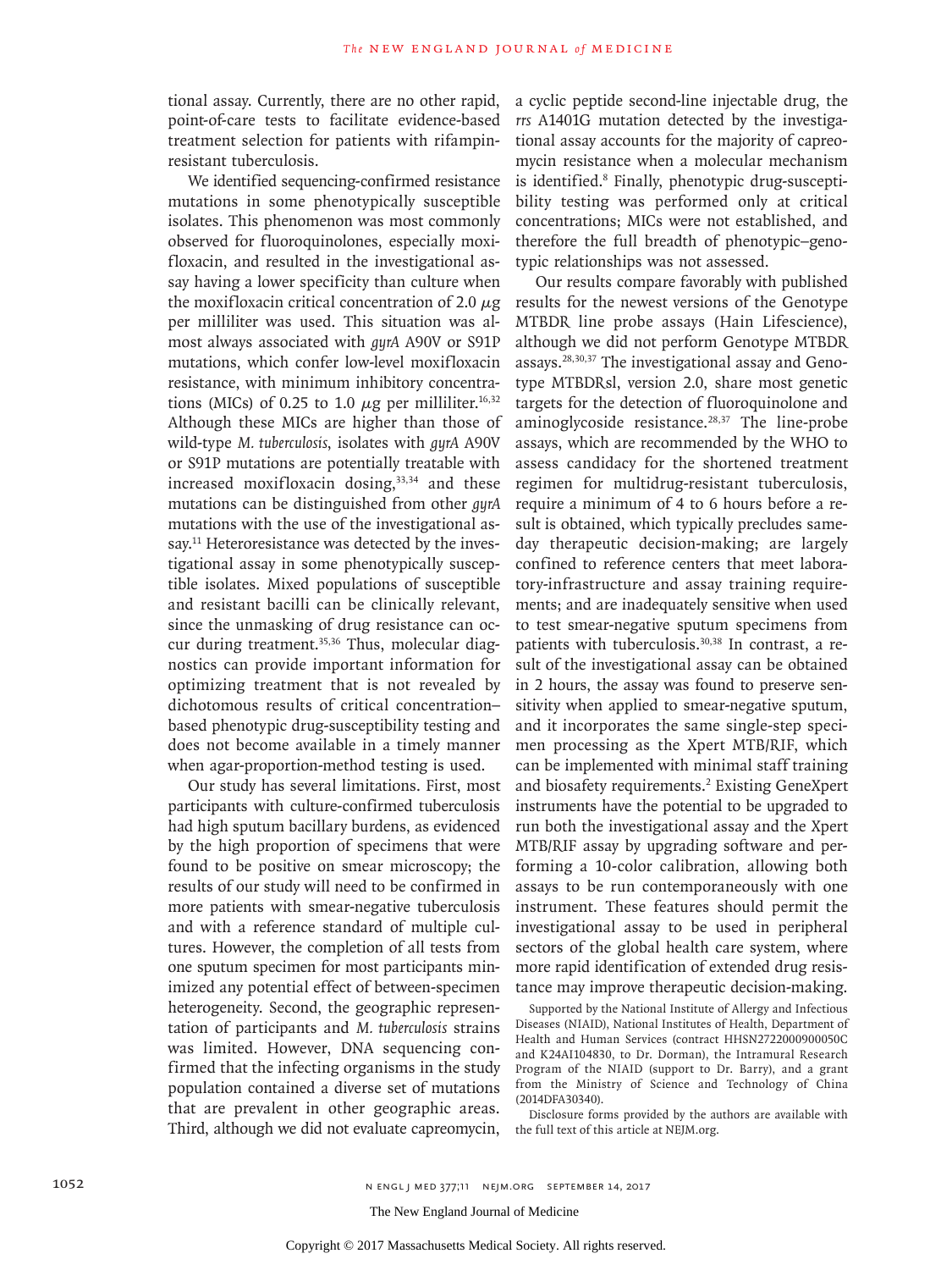We thank Mark Perkins (FIND, Geneva); David Hom (Boston Medical Center) and Ying Cai (NIAID) for logistic support; Drs. Wang Wei, Gao Xia, Yang Rui, and Guolong Zhang for study

leadership and participant recruitment and enrollment in China; and Dr. Hongjo Choi for study recruitment and enrollment in South Korea.

#### **Appendix**

The authors' full names and academic degrees are as follows: Yingda L. Xie, M.D., Soumitesh Chakravorty, Ph.D., Derek T. Armstrong, M.H.S., Sandra L. Hall, M.P.H., Laura E. Via, Ph.D., Taeksun Song, Ph.D., Xing Yuan, M.D., Xiaoying Mo, Ph.D., Hong Zhu, M.D., Peng Xu, Ph.D., Qian Gao, Ph.D., Myungsun Lee, M.D., Jongseok Lee, Ph.D., Laura E. Smith, M.S., Ray Y. Chen, M.D., Joon Sung Joh, M.D., YoungSoo Cho, M.D., Xin Liu, M.D., Xianglin Ruan, M.D., Lili Liang, M.D., Nila Dharan, M.D., Sang-Nae Cho, D.V.M., Ph.D., Clifton E. Barry III, Ph.D., Jerrold J. Ellner, M.D., Susan E. Dorman, M.D., and David Alland, M.D.

The authors' affiliations are as follows: the Tuberculosis Research Section, Laboratory of Clinical Infectious Diseases, National Institute of Allergy and Infectious Diseases, National Institutes of Health, Bethesda (Y.L.X., L.E.V., R.Y.C., C.E.B.), and Johns Hopkins University School of Medicine, Baltimore (D.T.A., S.E.D.) — both in Maryland; the Center for Emerging and Re-Emerging Pathogens, Rutgers New Jersey Medical School, Newark (S.C., L.E.S., N.D., D.A.); Boston Medical Center and Boston University School of Medicine, Boston (S.L.H., J.J.E.); the International Tuberculosis Research Center, Changwon (T.S., M.L., J.L., S.-N.C.), and the National Medical Center (J.S.J.), Seoul Metropolitan Seobuk Hospital (Y.C.), and the Department of Microbiology, College of Medicine, Yonsei University (S.-N.C.), Seoul — all in South Korea; Henan Provincial Chest Hospital (X.Y., X.M., X.L., X.R., L.L.) and Sino–U.S. Tuberculosis Research Collaboration (H.Z.), Zhengzhou, and Key Laboratory of Medical Molecular Virology of Ministries of Education and Health, School of Basic Medical Science, Fudan University, Shanghai (P.X., Q.G.) — all in China; and the Institute of Infectious Disease and Molecular Medicine and Department of Pathology, Faculty of Health Sciences, University of Cape Town, Cape Town, South Africa (C.E.B.).

#### **References**

**1.** WHO treatment guidelines for drugresistant tuberculosis: 2016 update. Geneva: World Health Organization, 2016 (http:// www.who.int/tb/areas-of-work/drug -resistant-tb/MDRTBguidelines2016.pdf).

**2.** Boehme CC, Nicol MP, Nabeta P, et al. Feasibility, diagnostic accuracy, and effectiveness of decentralised use of the Xpert MTB/RIF test for diagnosis of tuberculosis and multidrug resistance: a multicentre implementation study. Lancet 2011;377: 1495-505.

**3.** Cui Z, Wang J, Lu J, Huang X, Hu Z. Association of mutation patterns in gyrA/B genes and ofloxacin resistance levels in Mycobacterium tuberculosis isolates from East China in 2009. BMC Infect Dis 2011; 11:78.

**4.** Hazbón MH, Brimacombe M, Bobadilla del Valle M, et al. Population genetics study of isoniazid resistance mutations and evolution of multidrug-resistant Mycobacterium tuberculosis. Antimicrob Agents Chemother 2006;50:2640-9.

**5.** Shi R, Zhang J, Li C, Kazumi Y, Sugawara I. Emergence of ofloxacin resistance in Mycobacterium tuberculosis clinical isolates from China as determined by gyrA mutation analysis using denaturing highpressure liquid chromatography and DNA sequencing. J Clin Microbiol 2006;44: 4566-8.

**6.** Singh P, Jain A, Dixit P, et al. Prevalence of gyrA and B gene mutations in fluoroquinolone-resistant and -sensitive clinical isolates of Mycobacterium tuberculosis and their relationship with MIC of ofloxacin. J Antibiot (Tokyo) 2015;68:63-6. **7.** Wang JY, Lee LN, Lai HC, et al. Fluoroquinolone resistance in Mycobacterium tuberculosis isolates: associated genetic mutations and relationship to antimicrobial exposure. J Antimicrob Chemother 2007;59:860-5.

**8.** Georghiou SB, Magana M, Garfein RS, Catanzaro DG, Catanzaro A, Rodwell TC. Evaluation of genetic mutations associated with Mycobacterium tuberculosis resistance to amikacin, kanamycin and capreomycin: a systematic review. PLoS One 2012;7(3):e33275.

**9.** Maus CE, Plikaytis BB, Shinnick TM. Molecular analysis of cross-resistance to capreomycin, kanamycin, amikacin, and viomycin in Mycobacterium tuberculosis. Antimicrob Agents Chemother 2005;49: 3192-7.

**10.** Zhang H, Li D, Zhao L, et al. Genome sequencing of 161 Mycobacterium tuberculosis isolates from China identifies genes and intergenic regions associated with drug resistance. Nat Genet 2013;45: 1255-60.

**11.** Chakravorty S, Roh SS, Glass J, et al. Detection of isoniazid-, fluoroquinolone-, amikacin-, and kanamycin-resistant tuberculosis in an automated, multiplexed 10 color assay suitable for point-of-care use. J Clin Microbiol 2016;55:183-98.

**12.** Xpert MTB/RIF. Sunnyvale, CA: Cepheid, February 2015 (package insert).

**13.** Slayden RA, Barry CE III. The genetics and biochemistry of isoniazid resistance in mycobacterium tuberculosis. Microbes Infect 2000;2:659-69.

**14.** Xu C, Kreiswirth BN, Sreevatsan S, Musser JM, Drlica K. Fluoroquinolone resistance associated with specific gyrase mutations in clinical isolates of multidrug-resistant Mycobacterium tuberculosis. J Infect Dis 1996;174:1127-30.

**15.** Takiff HE, Salazar L, Guerrero C, et al. Cloning and nucleotide sequence of Mycobacterium tuberculosis gyrA and gyrB genes and detection of quinolone resistance mutations. Antimicrob Agents Chemother 1994;38:773-80.

**16.** Kambli P, Ajbani K, Sadani M, et al.

Correlating Minimum Inhibitory Concentrations of ofloxacin and moxifloxacin with gyrA mutations using the genotype MTBDRsl assay. Tuberculosis (Edinb) 2015;95:137-41.

**17.** Suzuki Y, Katsukawa C, Tamaru A, et al. Detection of kanamycin-resistant Mycobacterium tuberculosis by identifying mutations in the 16S rRNA gene. J Clin Microbiol 1998;36:1220-5.

**18.** Kambli P, Ajbani K, Nikam C, et al. Correlating rrs and eis promoter mutations in clinical isolates of Mycobacterium tuberculosis with phenotypic susceptibility levels to the second-line injectables. Int J Mycobacteriol 2016;5:1-6.

**19.** Ramaswamy S, Musser JM. Molecular genetic basis of antimicrobial agent resistance in Mycobacterium tuberculosis: 1998 update. Tuber Lung Dis 1998;79:3-29.

**20.** Gikalo MB, Nosova EY, Krylova LY, Moroz AM. The role of eis mutations in the development of kanamycin resistance in Mycobacterium tuberculosis isolates from the Moscow region. J Antimicrob Chemother 2012;67:2107-9.

**21.** Kent PT, Kubica GP. Public health mycobacteriology — a guide for the level III laboratory. Atlanta: Centers for Disease Control, 1985.

**22.** Laboratory services in tuberculosis control: microscopy. Part 2. Geneva: World Health Organization, 1998.

**23.** Companion handbook to the WHO guidelines for the programmatic management of drug-resistant tuberculosis. Geneva: World Health Organization, 2014 (http://www.who.int/tb/publications/pmdt \_companionhandbook/en/).

**24.** High-priority target product profiles for new tuberculosis diagnostics: report of a consensus meeting. Geneva: World Health Organization, 2014 (http://www .who.int/tb/publications/tpp\_report/en/).